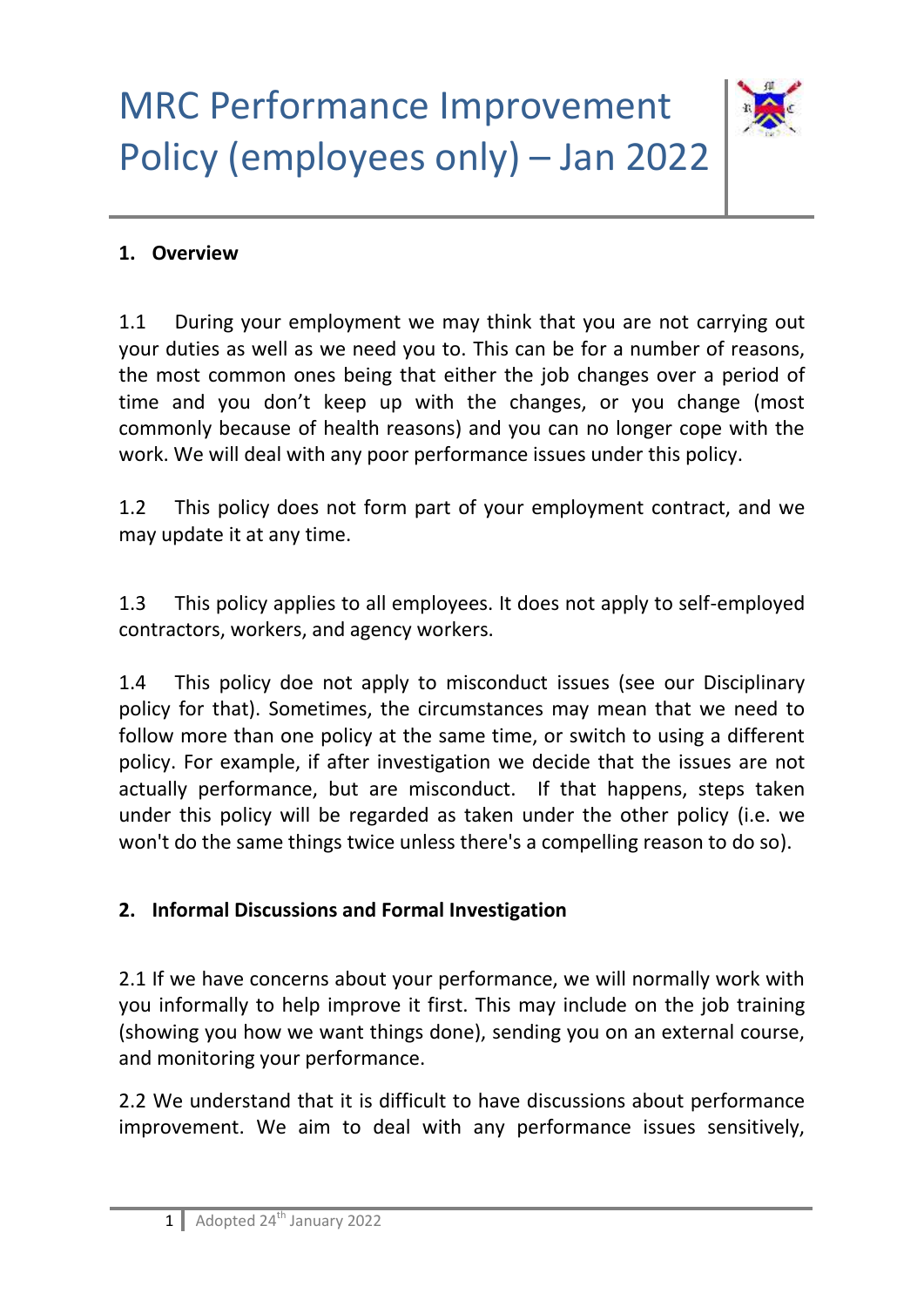

constructively and where possible, in confidence. It is however, important for our club that our employees perform to a satisfactory standard.

2.3 Before taking formal action, we will normally (but not always) carry out an investigation. The nature of this will vary, but it might include looking at some of your work, and other relevant documents. It will usually also involve speaking to you and your manager.

### **3. Your right to be accompanied**

3.1 You are entitled to be accompanied by a colleague or trade union representative at any meeting called under this policy where you face a formal warning, or dismissal, as a result of that meeting. This right does not extend to any investigation meetings that lead up to a formal performance improvement meeting.

3.2 If you want to exercise this right, you should tell us as soon as possible who you want to accompany you. It is your responsibility to arrange for them to attend. If you choose a work colleague, we will not prevent them from attending, but we may rearrange the meeting if their absence from work would cause operational problems.

3.3 Your colleague or union representative can, if you'd like them to, explain the key points of your case to the meeting and can respond on your behalf. You can also confer with them during the meetings. However, they must not answer questions put directly to you, or try to prevent us asking questions or outlining our points.

### **4. How we carry out formal performance improvement meetings**

4.1 If we decide after investigation to take formal action over your performance, or need to take further action following a review period, we will write to you to tell you: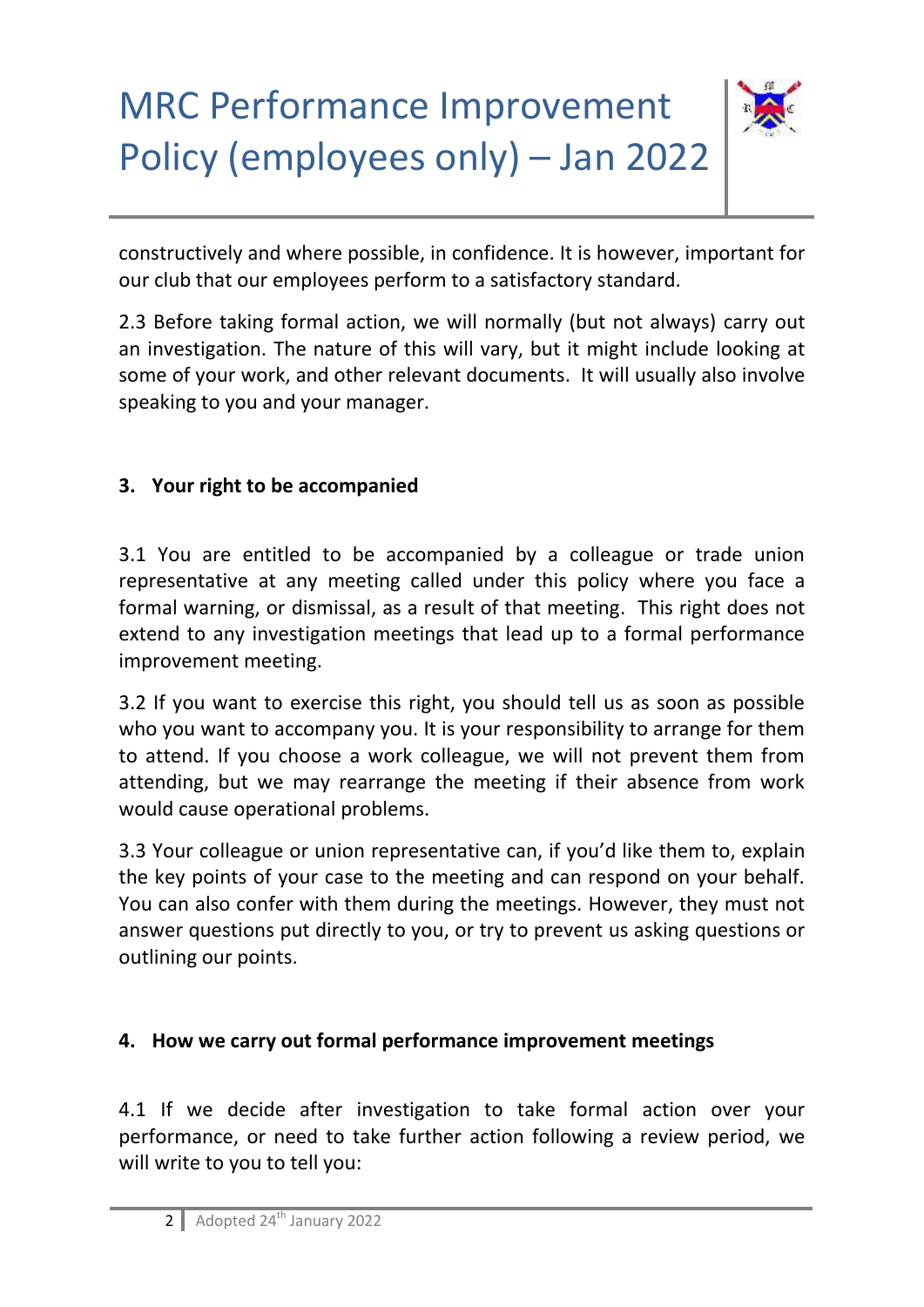

- when and where your performance improvement meeting will take place;
- the details of the concerns we have with your performance; and
- the possible consequences.

We will usually include copies of any relevant documents.

4.2 You are entitled to bring a companion with you to the performance improvement meeting - see paragraph 3 above for details of what they can and cannot do.

4.3 You must let us know as soon as possible if you want to bring your own witnesses to the meeting and/or you have documents or other evidence you want to present.

4.4 It is your responsibility to attend the meeting but, if you cannot, we will normally reschedule it, provided we are satisfied with your explanation for why you cannot attend. We may have to make our decision without you being present, and we will in any case only reschedule the meeting once, unless there are very good reasons to justify a second rescheduling.

4.5 We may record the meeting, but we will not do so without telling you. You are welcome to record the meeting if you wish, but please tell us beforehand, as we think it is discourteous to the managers involved for you to make a covert recording. You will also get a better quality recording if you do it openly rather than covertly.

4.6 We will go through all the details at the meeting so that you fully understand our concerns with your performance and the standards of performance we need you to meet.

4.7 We would like to understand any reasons for your poor performance. If you consider that a medical condition or personal issues are affecting your performance, please tell us so that we can take medical advice where necessary and consider any reasonable adjustments.

4.8 We will give you the time you need to respond to the concerns raised and to put your own case. We will also give you the chance to question us, to present your own evidence, to call your own witnesses, and to respond to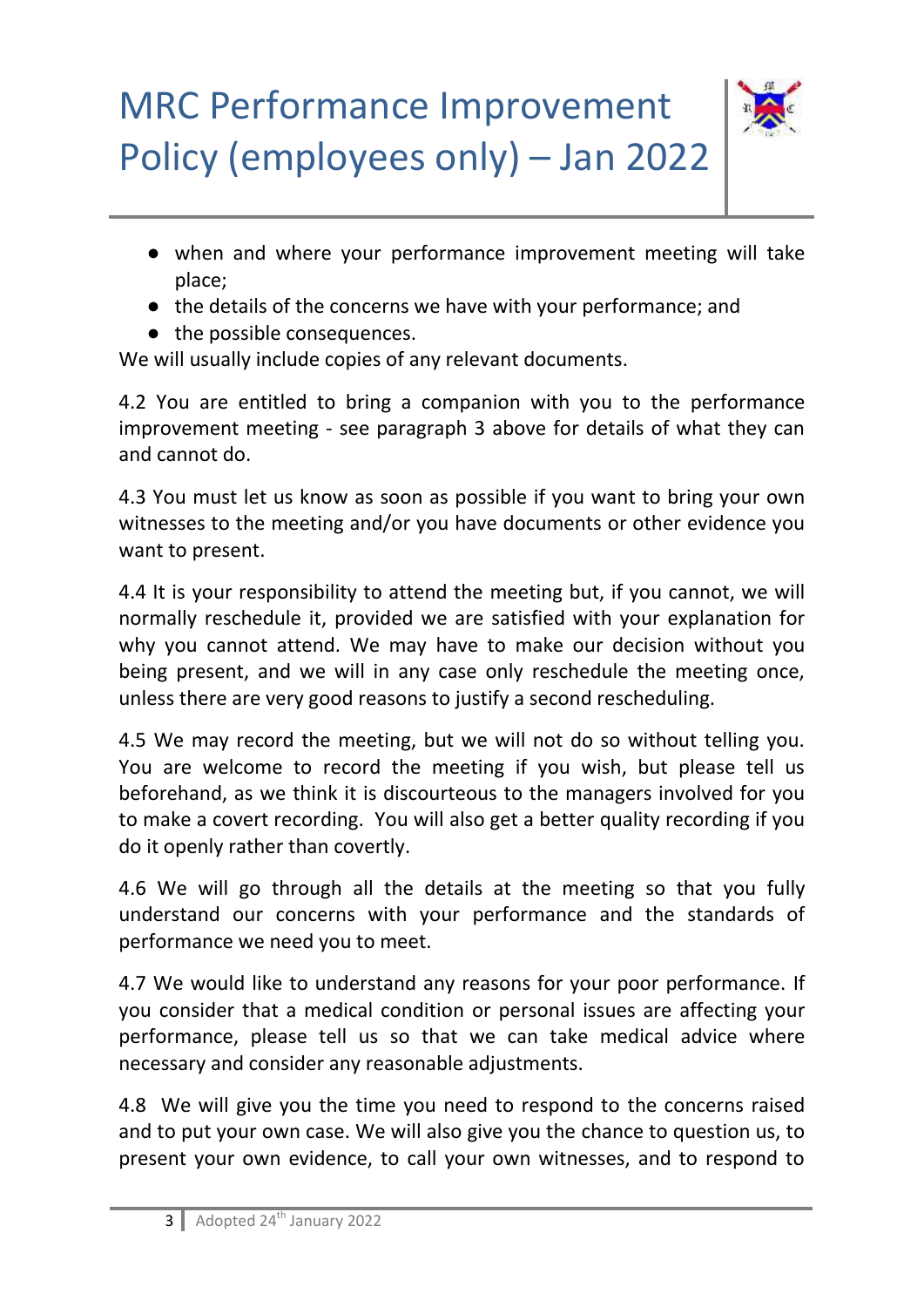

evidence that any of the Club's witnesses put forward. If there are any questions you want us to ask anybody else, please tell us and (unless there is a good reason not to) we will make sure they are asked.

4.9 We will discuss with you the targets for improvement that we need you to meet and the timescale for that improvement. We will also let you know of any support we will provide (such as training or supervision) to help you.

4.10 If we decide at any point during the process that no further action will be taken, we will tell you.

### **5. Performance improvement notice**

5.1 Assuming further improvement is needed, we will send you a performance improvement notice following the performance improvement meeting. We try to do this within two weeks of the meeting. It will include:

- a description of the performance you need to improve;
- your targets and timescales for improvement;
- the monitoring we will do, and training, supervision or other help we will provide;
- the date when we will review your performance; and
- the possible consequences of a failure to improve during the relevant timescale, or of additional poor performance in other areas.

5.2 If your performance problem stems from insufficient skills, any performance improvement notice may include a plan for training, mentoring or other development activities to help you develop and apply the skills necessary to perform at the required standard. For these purposes 'skills' will include all the technical skills, soft skills (such as interpersonal and communication) and other characteristics you are required to demonstrate in your job to be effective at the required standard.

5.3 Each performance improvement notice will normally stay on your work record for six months from the date you are notified of it, unless you already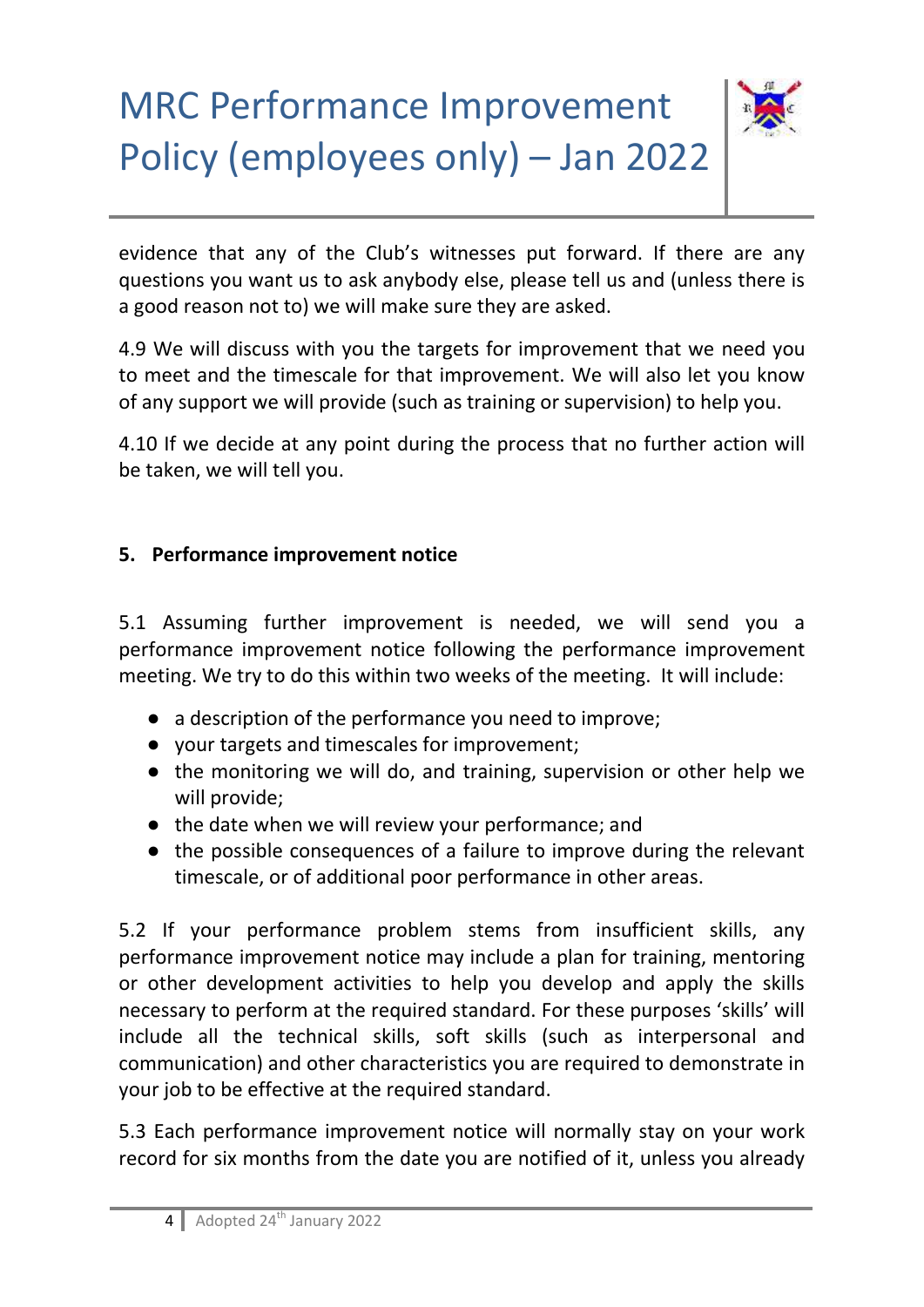

have an active notice relating to poor performance. But sometimes we will keep them active for longer, particularly if we think there is a pattern developing of you improving performance while on an improvement notice, and then your performance deteriorating when the notice ends.

5.4 Each notice issued relates to the stage of the performance improvement meeting you have had. For example, if you have had your first performance improvement meeting, then you will be issued with a first performance improvement notice. If you have had your final performance improvement meeting, you will be issued with a final performance improvement notice. We may vary these steps if, for example, we have agreed to extend a review period.

### **6. Performance improvement stages**

6.1 There are usually two stages of our policy for dealing with cases of poor performance, before we consider dismissal for capability:

- First performance improvement meeting, followed by a first performance improvement notice; and
- Final performance improvement meeting, followed by a final performance improvement notice.

That may vary, depending on the circumstances.

6.2 We will monitor your performance at each stage of the process and assess it at the end of the review period. If your performance has improved to a satisfactory standard, no further action will be taken. If substantial improvement has been made, but it still falls short of the required standard, then the review period may be extended. If your performance has not improved to a satisfactory level, then you will be invited to another performance improvement meeting at the next stage of this policy. If during the review period it is apparent that you will be unable to reach the targets set for you at the end of the review period, then we may move to the next stage even if the review period hasn't been completed.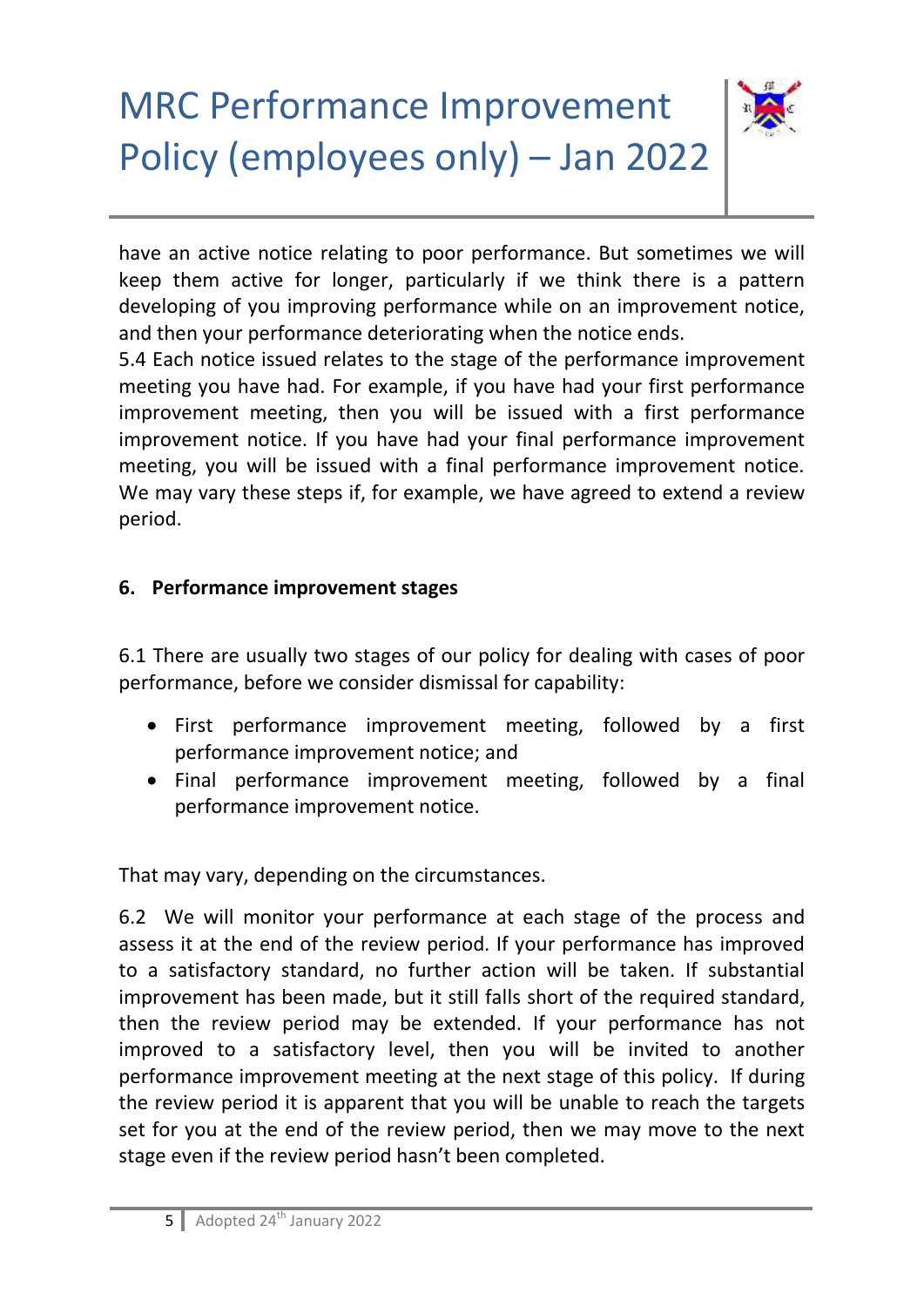

6.3 If your poor performance is serious and the facts warrant it, we may skip a stage of the procedure. For example, for serious poor performance we may move straight to a final performance improvement meeting. If you are grossly negligent, such that we could dismiss you without any written warnings, we may move straight to the meeting in paragraph 7 below to consider your dismissal. If your poor performance is more to do with refusing to work to acceptable standards (rather than difficulties doing it), we may use our Disciplinary Policy.

## **7. Dismissal for poor performance**

7.1 If there is an active final performance improvement notice in place and your performance has not improved to the required standard during the review period, or your performance has been grossly negligent, you may be invited to a meeting (paragraphs 3 and 4 above) at which you could be dismissed for capability.

7.2 Before dismissing you, we will consider whether you are likely to improve significantly within a reasonable time. We may also explore other actions short of dismissal. These may include moving you to a different role, demoting you, and/or extending your final performance improvement review period. If we demote you, your pay and/or benefits may be reduced accordingly.

7.3 Our decision following this meeting will be sent to you in writing. We try to do this within two weeks of the meeting.

### **8. Your right to appeal**

8.1 You may appeal against any performance improvement notice given to you, or your dismissal, or other formal action taken under this policy, such as